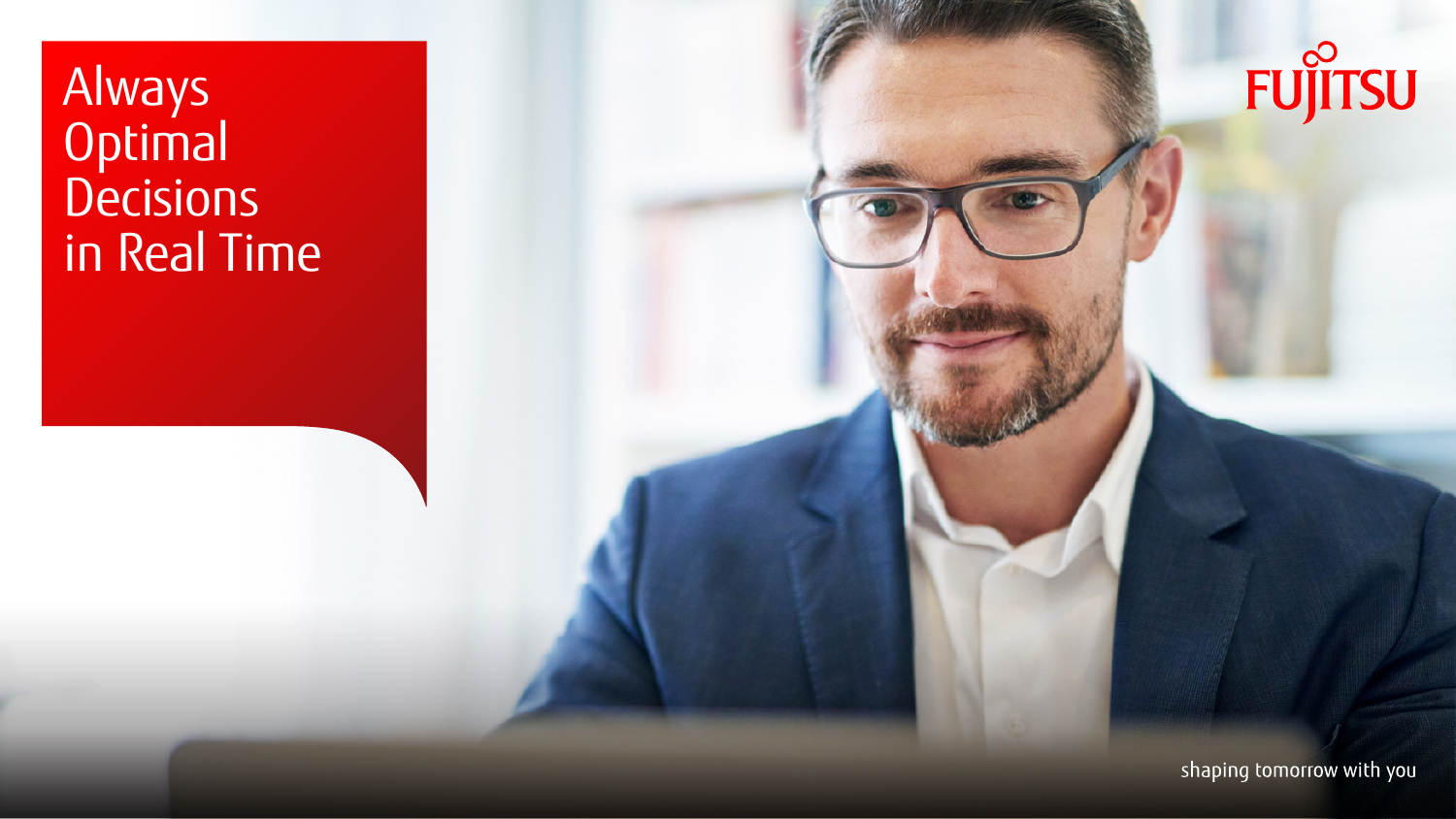

# How a bank's portfolio managers achieved the Optimal Frontier

#### Optimizing data analysis and boosting the speed of insights enables better decisions to be made in real-time

Product portfolio optimization is, probably, the ultimate multivariable problem. How do you maximize returns while minimizing risk and do it in a fast-changing global environment? You have to weight tangible and intangible risks and always be ready for Black Swans. Classically, that meant crunching the data so that you could achieve an Efficient Frontier – the point at which portfolios can yield good returns at the right level of risk.

It's no surprise that the best brains in finance work very hard to optimize their institution's portfolios. But the world is a messy and unpredictable place. The exponential rise in data means that the complex variables portfolio managers deal with are becoming increasingly numerous.

Of course, the use of digital technology helps. But classical computing can't keep pace with the variability of the modern, globalized economy. That leads many to opt for the 80:20 principle for lack of better insights. What's needed is the ability to create a multi-faceted, multi-dimensional picture of those variables and their relationships with each other. That delivers deeper insights and informs better financial decisions whilst lowering risk.

Instead of the Efficient Frontier, managers can achieve a more Optimal Frontier containing much more diversified portfolios. Effective and affordable quantum technology to achieve this is decades away. Your next big decision on your portfolio is mere seconds away. What can you do?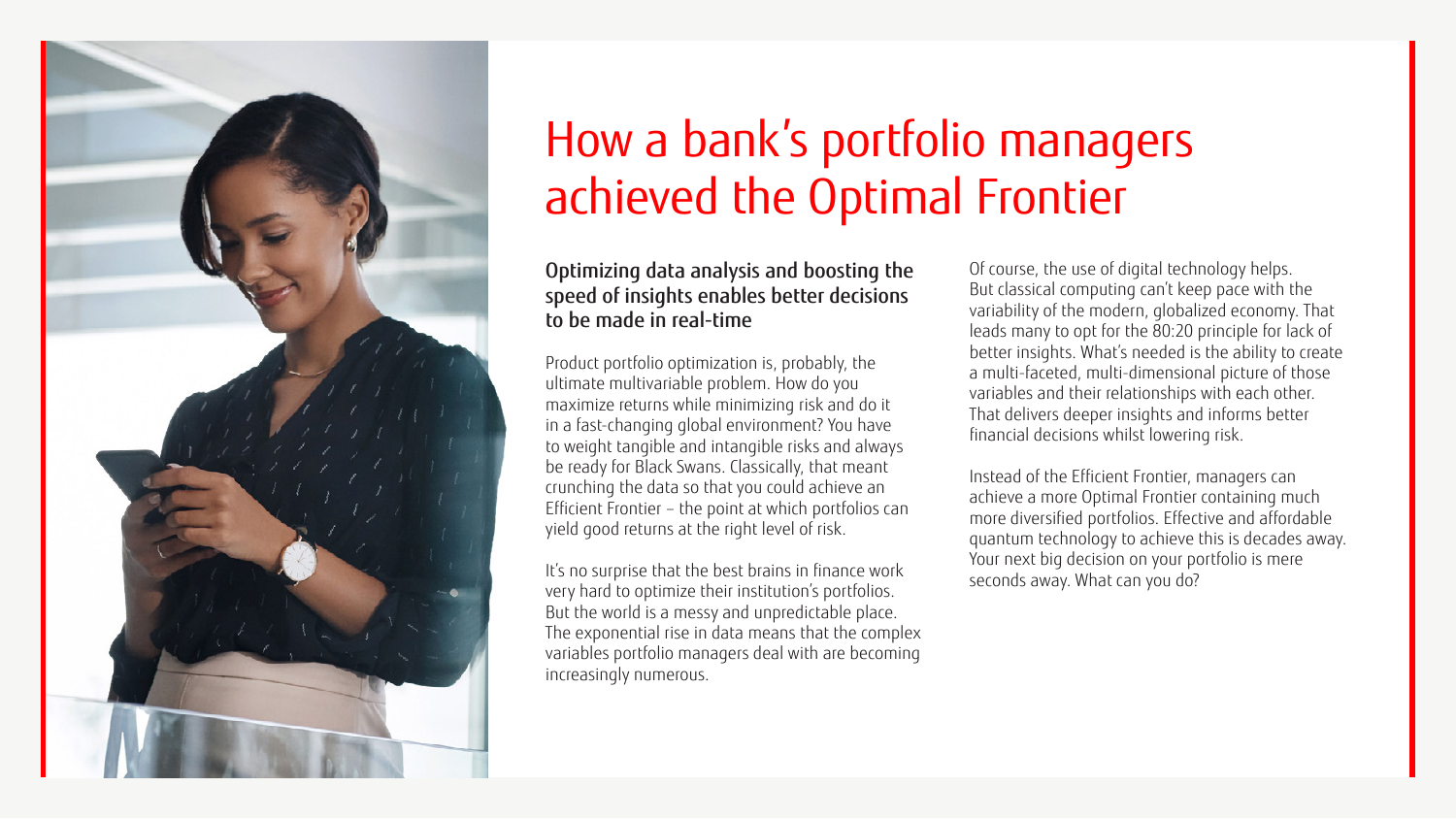# Being Always Optimal is critical in a rapidly changing banking and investment sector. Find out how our Quantum-Inspired Optimization Services get you there and get you ahead of the competition.

# Quantum-inspired optimization means swift, agile action

Fujitsu makes it possible to get the benefits of a quantum approach in the short-term. Our Quantum-Inspired Optimization Services (QIOS), which uses lightning fast algorithms embedded in our Digital Annealer, is being used to solve real world problems at speed and at scale. Which is exactly what we can do for all kinds of financial institutions. We enable portfolio managers to optimize their portfolios at speed.

We can input a wide range of defined factors which balance high- and low-risk investments with daily return targets. The quantum-inspired approach means that a more complex model can be run through our Digital Annealer at greater speed and depth. Classical computers

take a long time to process scenarios based on a variety of metrics. And, as the cliché goes, time is most definitely money in the world of portfolio management. Minutes, seconds, nanoseconds, can cost billions – or make them. The point is to achieve an Always Optimal capability which keeps portfolio managers ahead of the game – or, at least, as ahead as is possible right now. There are never any guarantees in financial markets; but having an advantage in terms of processing scenarios and variables at speed, provides greater confidence and lowers risk. Attributes vital to any team of portfolio managers.

## Increased computing power delivers greater foresight and insight

Portfolio managers want to go beyond simple, parallel analysis. QIOS means they can greatly increase the

number of projected scenarios that can be processed and enables better, more nuanced decisions to be made – in real-time.

Their optimized portfolio has a much more chances of performing better, and, crucially, can yield higher returns at lower risk and more risk diversification. The QIOS approach means they can turn hindsight into foresight and deliver insights which give their skills and intuition more competitive edge. And that really matters in what is the most competitive sector of the world economy.